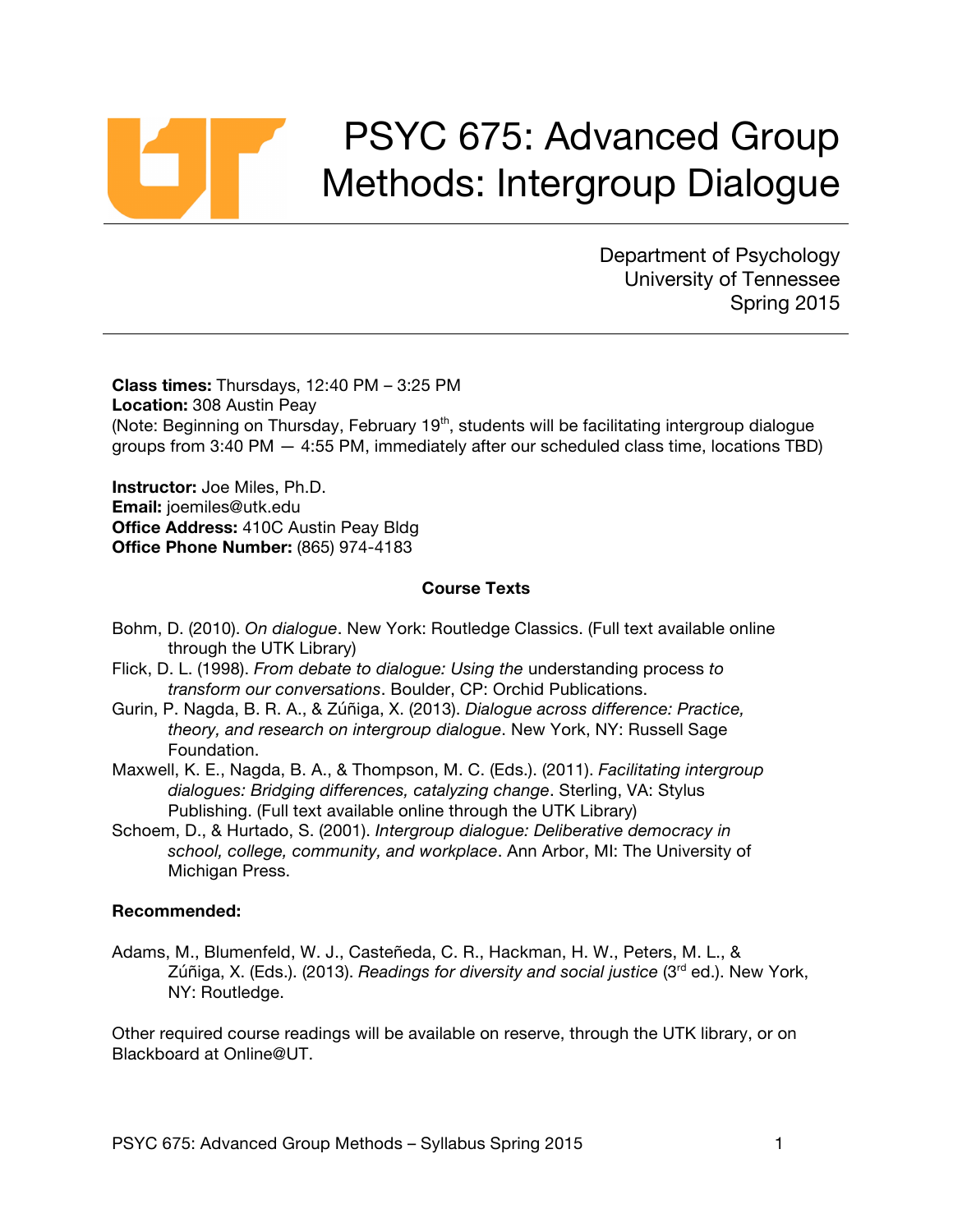#### **Course Description**

This course is intended to build on students' knowledge, skill, and awareness related to the theory, research, and facilitation of group interventions, with a specific focus on multicultural and social justice issues in groups. The course includes instruction in the theory and practice of intergroup dialogue, a small group intervention that brings together individuals from social identity groups with a history of tension/conflict (e.g., People of Color and White People; Women and Men), with the goals of raising consciousness regarding personal and social identities (and associated privilege and oppression), developing knowledge of social systems that serve to perpetuate the status quo of inequality, building increased capacities for sustained communication across groups, and strengthening individual and collective capacities to promote social justice (see Zúñiga, Nagda, Chesler, & Walker, 2007).

Students will gain knowledge of the theory and research that guide intergroup dialogue practice, and will develop skills and techniques for engaging group members in productive intergroup dialogue. Additionally, students will continue to build on their knowledge in group intervention (e.g., group counseling) theory, and their group facilitation skills. They will learn how to incorporate this knowledge and skill into intergroup dialogue facilitation, along with the other basic helping skills they already possess. Finally, students will continue to develop their multicultural competence by building on their awareness of social systems and inequalities; and their awareness of power, privilege, and oppression as they relate to the experiences of individuals from different social identity groups. This will also include continuing to develop *self*-awareness as to their own social identities, and any privilege and oppression associated with these identities. While intergroup dialogue is a specific group intervention in and of itself, the course will also talk about how dialogic techniques can be incorporated into psychotherapy groups, outreach, and other professional activities of counseling psychologists.

This course will involve both a traditional seminar format (Thursdays from 12:40 to 3:25), as well as the experience of co-facilitating an intergroup dialogue (Thursdays from 3:40 to 4:55, beginning February 19<sup>h</sup> and running through April 23<sup>rd</sup>. Each dialogue will be composed of approximately 8-10 students enrolled in PSYC 435: Multicultural Psychology.

# **Course Objectives**

By the end of this course, students should:

- Have an understanding of intergroup dialogue as a small group intervention, and the similarities and differences between intergroup dialogue and other forms of group interventions (e.g., group psychotherapy) and intergroup communication (e.g., debate)
- Have knowledge of the theory and research that guides intergroup dialogue practice
- Have the ability to develop and co-facilitate an intergroup dialogue between members of social identity groups that have had a history of tension or conflict
- Have increased knowledge and skill regarding processes involved in group interventions, including factors that lead to an effective group intervention, tasks of the facilitator, the development of the group over time, how to work with a co-facilitator, and how to work with intense emotions and challenges that arise intergroup dialogue in the here-and-now
- Have built on their basic understanding of the processes of socialization, social identity development models, and the social construction of identities
- Have an increased awareness of social systems and inequalities

PSYC 675: Advanced Group Methods – Syllabus Spring 2015 2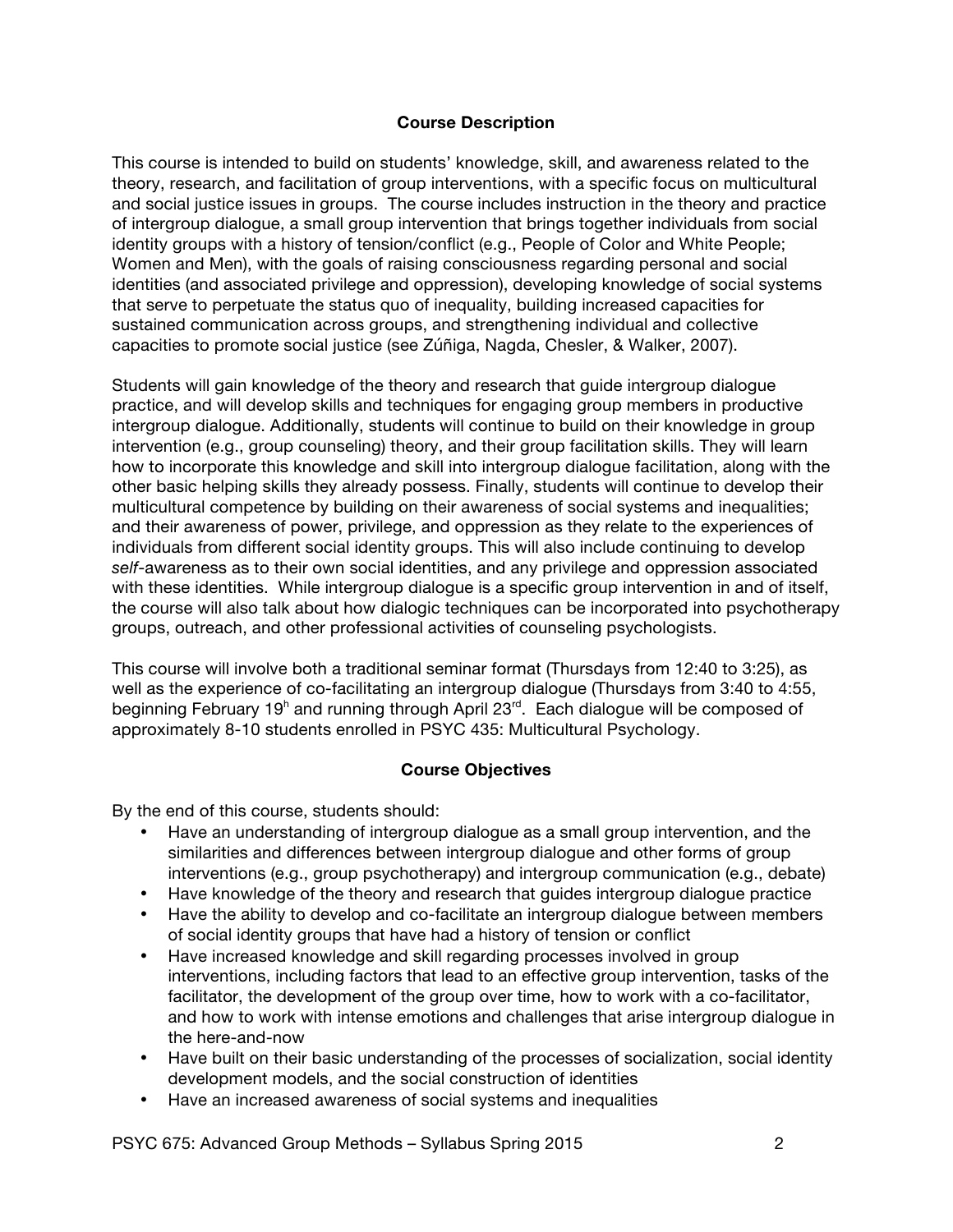- Have an increased awareness of privilege, power, and oppression and their effects on intergroup relations
- Have increased awareness of what it means to be a member of one's own and others' social identity groups, including the privilege/oppression associated with these group memberships

# **Course Techniques and Environment**

This course will take the form of a traditional graduate seminar. Given the content of the course, collaborative learning is expected, as catalyzed by interactions with others in the course. As such, students are expected to attend every class, to be on time to class, to have completed the required readings for each class, and to participate fully in class discussions and activities.

Additionally, the instructor and the students will share in the responsibility of creating and maintaining an environment that is conducive to learning for all students. This is especially important given the sensitive nature of some of the topics (e.g., social identity, power, privilege, and oppression). I ask that students use appropriate language and behavior that does not demean or dehumanize any individual or group, *whether or not such individuals or groups are present*, respect one another's diverse experiences and perspectives, and maintain the privacy and confidentiality of the other students in the course.

# **Course Requirements and Grading Criteria**

# **Attendance and Participation (25% of grade)**

All students are expected to be active agents in their own learning in order to get the most out of this course, and it is imperative that students attend and participate in every class session.

Participation includes coming to class with all readings completed, discussion of the course readings, discussion of intergroup dialogue facilitation experiences, and experiential activities. Students will also be asked to participate in on going self-reflection and evaluation of the intergroup dialogues by completing measures regarding each dialogue session. In addition, students will choose one class during which they will co-facilitate a dialogue on a "hot topic" relevant to their intergroup dialogue group. Co-facilitators will be expected to provide a reading to the class on this hot topic one week prior to their scheduled dialogue (this reading should be a reading that the co-facilitators plan use in their actual intergroup dialogue group). Dates will be assigned during the first weeks of class.

# **Intergroup Dialogue Facilitation and Supervision (25% of grade)**

Each student will co-facilitate one, nine-week intergroup dialogue. Intergroup dialogues will meet for one hour and fifteen minutes (3:40 PM – 4:55PM Thursdays) per week, beginning Thursday, February 19<sup>th</sup> and ending Thursday, April 23<sup>rd</sup>.

The intergroup dialogue groups will consist of approximately seven to ten undergraduate students enrolled in Joe Miles' section of PSYC 435: Multicultural Psychology. The topics for the intergroup dialogues will be determined in the first few weeks of the semester and will depend both on the social identities of the students enrolled in the course and student interest.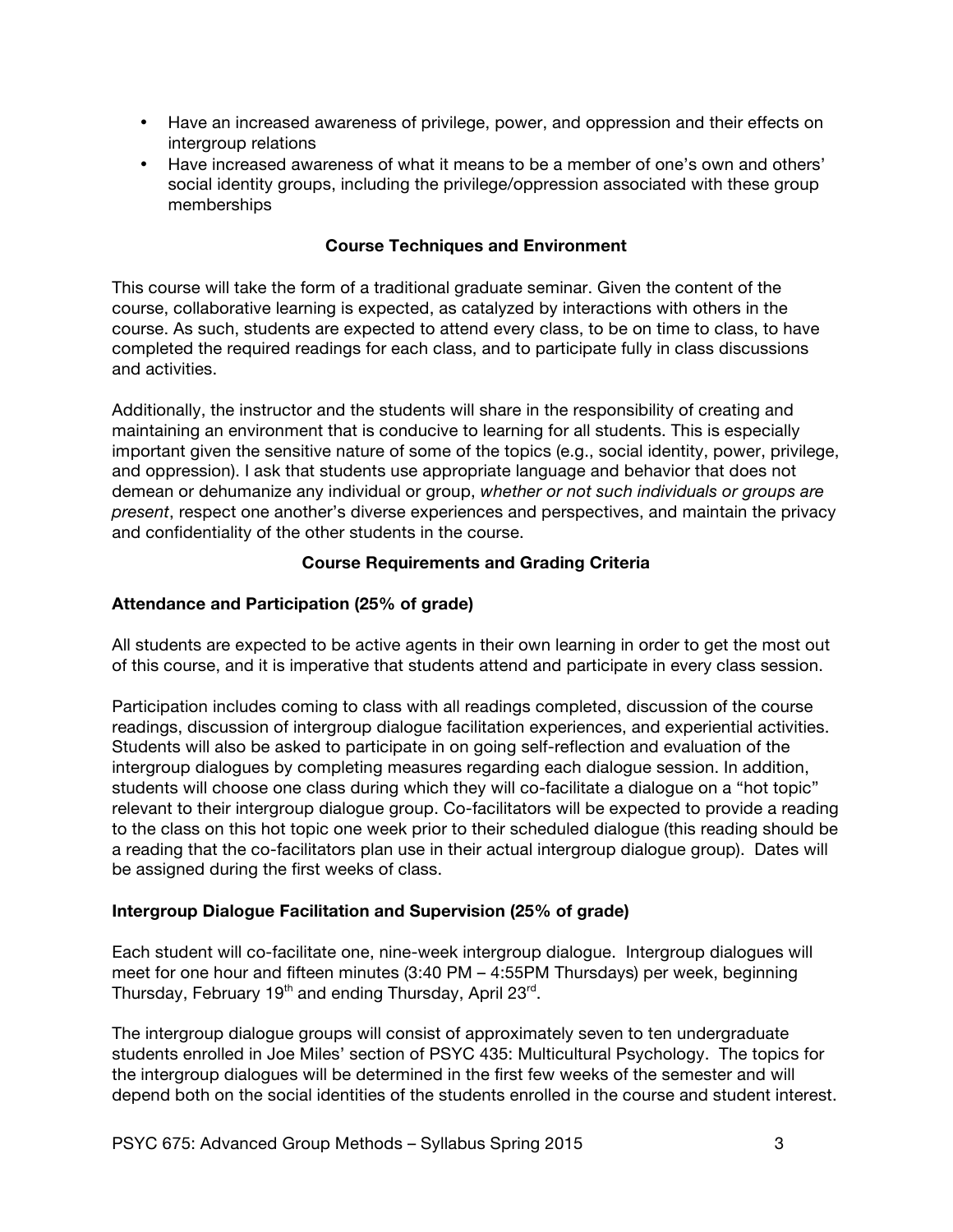The topics may include (but are not limited to) ability status, ethnicity, gender, nationality, race, religion/spirituality, sexual orientation, and social class.

Co-facilitators will be responsible for assigning readings to their intergroup dialogue group for each of the "hot topic" weeks. These articles should be about "hot topics" as related to the social identities of the co-facilitators' intergroup dialogue group, as determined by the cofacilitators and/or the students enrolled in the dialogue (E.g., "hot topics" in a race/ethnicity dialogue might be "affirmative action" or interracial dating; "hot topics" in a social class dialogue might be welfare or minimum wage). Co-facilitators are encouraged to select readings from the book, *Readings for Diversity and Social Justice*, the news, the popular media, etc. This will be discussed further in class as we prepare for the dialogue facilitation.

**Following each intergroup dialogue session, each co-facilitator team will post a process note regarding their intergroup dialogue, reporting on the events that transpired in their most recent session, any observations on the group process, and any challenges or successes encountered in the session. Co-facilitators may also note any questions or concerns that they would like to discuss in individual or group supervision. Only one note needs to be turned in each week for each co-facilitator pair.**

**During the second half of the semester, half of each class time will be devoted to group supervision of the intergroup dialogues. While time will be devoted in each class session to any co-facilitator pair who needs it, each co-facilitator pair will be responsible for one informal case presentation to the class about their dialogue group.** 

For their case presentation, co-facilitators should discuss:

- The topic of their dialogue group
- The make-up of their group
- The development of the group norms and group climate
- Challenges and successes for the group or the co-facilitators
- Any "hot topics" covered to date and how these sessions went
- Their plan for moving forward
- Questions for the group

Should consent be given to audio or video tape the dialogue group, co-facilitators should also plan to play a short video or audio clip of their session during their case presentations.

#### **Reading Reactions (25% of grade)**

For each class students are asked to write a *brief* (i.e., about a paragraph) reaction to the assigned readings, including at least one discussion question. The reactions may cover issues from the readings that you found particularly interesting, things you agreed or disagreed with, concerns you have about something you read, etc. These reactions and questions will be used to facilitate our discussion. Reactions should be posted to the course Blackboard site by 12:00 PM each Wednesday (the day before class).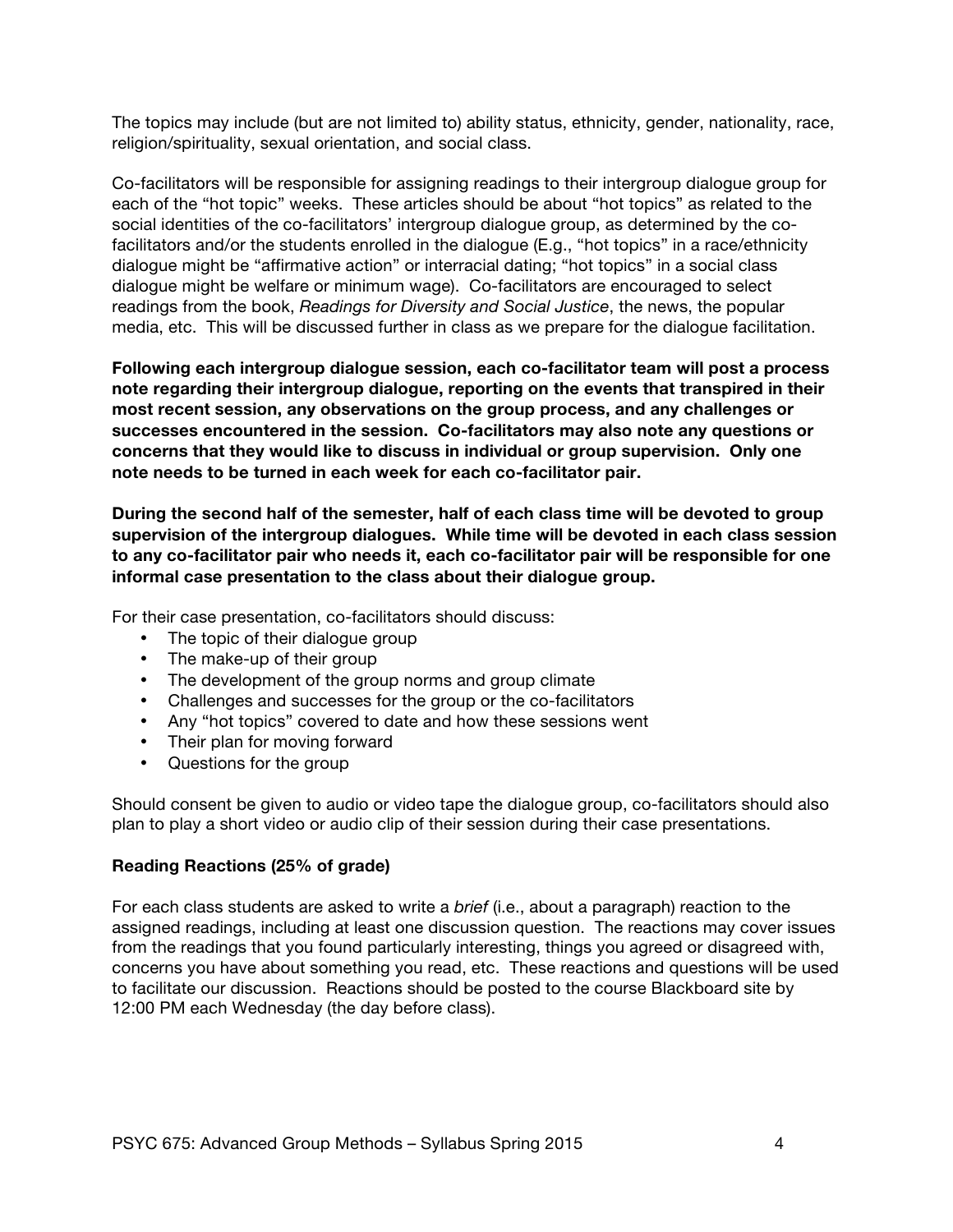# **Pre- and Post-Dialogue Self-Reflective Essays (25% of grade)**

Prior to their first intergroup dialogue session, students will complete a pre-dialogue selfreflective essay in which they are asked to reflect on the following:

- How do you feel about your ability to co-facilitate an intergroup dialogue?
- What strengths will you bring to your intergroup dialogue experience?
- What learning goals do you have for your intergroup dialogue facilitation experience?
- What are your hopes regarding your upcoming intergroup dialogue experience?
- What are your fears or concerns regarding your upcoming intergroup dialogue experience?
- What are your expectations regarding the overall outcome of your intergroup dialogue?

The pre-dialogue self-reflective essay is due before class on February  $12<sup>th</sup>$ .

Following their last intergroup dialogue session, students will complete a post-dialogue selfreflective essay in which they are asked to reflect on the following:

- What was the most important thing that happened in your intergroup dialogue over the course of the semester?
- Why was this important for you?
- What was successful or went well in your intergroup dialogue this semester?
- What was unsuccessful or do you wish would have been different in your intergroup dialogue this semester?
- Did your hopes and/or fears for your intergroup dialogue come true? Why or why not?
- Were your expectations for your intergroup dialogue confirmed? Why or why not?
- What were your strengths as an intergroup dialogue facilitator?
- What are your growth edges as an intergroup dialogue facilitator?

The post-dialogue self-reflective essay is due before class on April 23<sup>rd</sup>.

# **Policy on Academic Honesty**

Students are expected to recognize and uphold the highest standards of intellectual and academic integrity. Students are advised to read the official University Academic Standards of Conduct, which discusses plagiarism, cheating on examinations, unauthorized collaboration, falsification, and multiple submissions of material for credit without permission. Students will be held to the standards set forth in the University Honor Statement:

*An essential feature of the University of Tennessee is a commitment to maintaining an atmosphere of intellectual and academic honesty. As a student of the university, I pledge that I will neither knowingly give nor receive any inappropriate assistance in academic work, this affirming my own personal commitment to honor and integrity.*

Failure to abide by the honor statement or otherwise engage in academic dishonesty may result in failure of the course.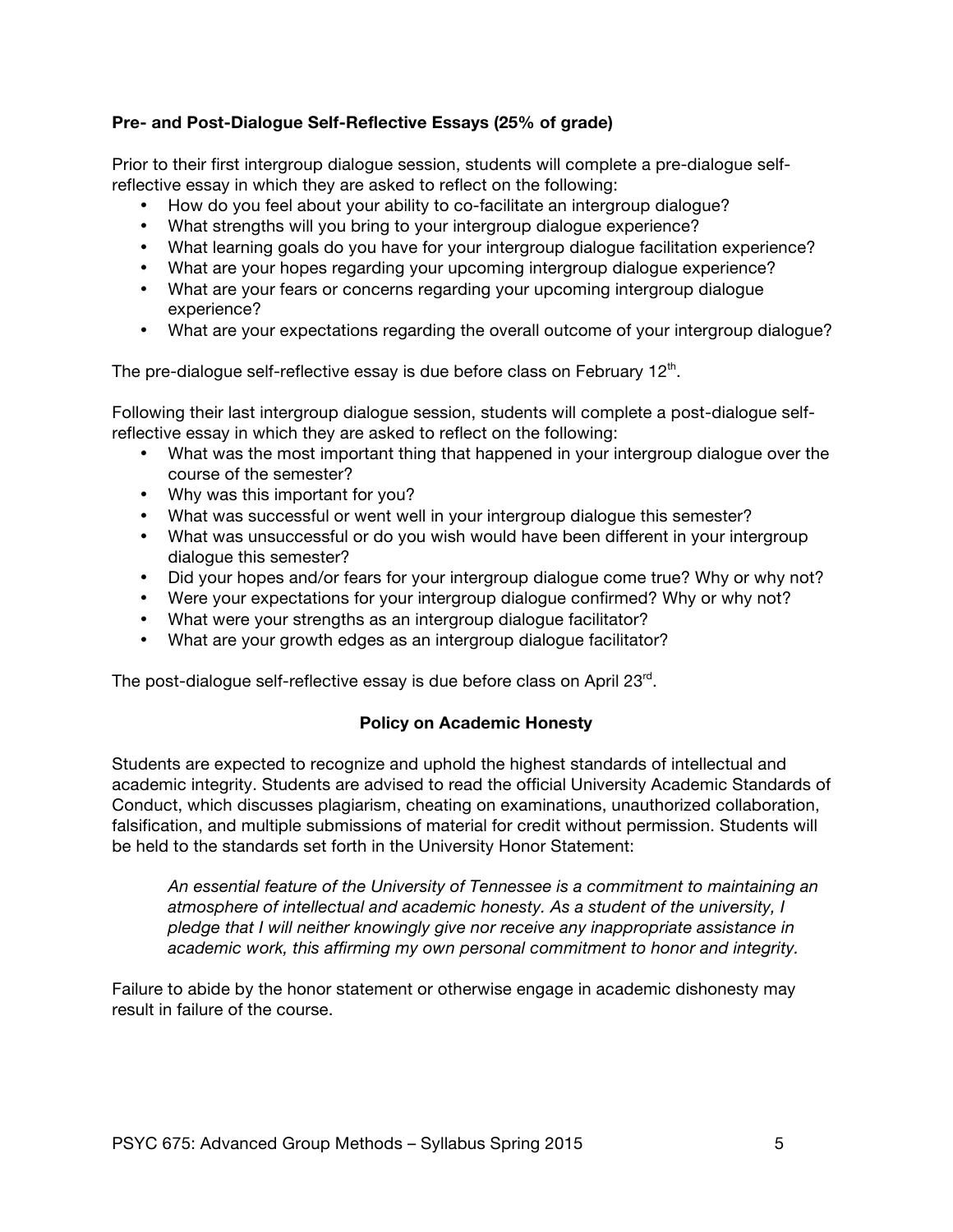#### **Disability Policy**

Any student who feels she or he may need an accommodation based on the impact of a disability should contact the instructor privately at the beginning of the semester to discuss specific needs. The Office of Disability Services (located in Dunford Hall; 865-974-6087) can help to coordinate reasonable accommodations for students with documented disabilities.

#### **Grading Scale**

| $A+ 97-100$ | $B+ 87-89$      | $C_{+}$ 77-79 | $D+ 67-69$     |
|-------------|-----------------|---------------|----------------|
| A 94-96     | <b>B</b> 84-86  | $C = 74-76$   | <b>D</b> 64-66 |
| $A - 90-93$ | <b>B-</b> 80-83 | $C - 70-73$   | $D - 60 - 63$  |
|             |                 |               | F < 60         |

#### **COURSE SCHEDULE AND READINGS**

#### **Week 1: January 8, 2015**

#### **Introduction to the Course**

• No assigned readings. Review syllabus and course structure. Discuss relationship to PSYC 435 course and review PSYC 435 syllabus. Decide on case presentation and practice facilitation dates. Discuss dialogue topics and preferences.

# **Week 2: January 15, 2015 NMCS (No class, but reading reflections still due)**

#### **Foundations of Intergroup Dialogue: Critical Multicultural Education**

- Bell, L. A. (2013). Theoretical foundations. In M. A. Adams, W. J., Blumfeld, C. R. Castañeda, H. W., Hackman, M. L. Peters, & X. Zúñiga. *Readings for diversity and social*  justice (3<sup>rd</sup> ed.) (pp. 21-26). New York, NY: Routledge. (Assigned to PSYC 435)
- Hardiman, R., Jackson, B. W., & Griffin, P. (2013). Conceptual foundations. In M. A. Adams, W. J., Blumfeld, C. R. Castañeda, H. W., Hackman, M. L. Peters, & X. Zúñiga. *Readings for diversity and social justice* (3<sup>rd</sup> ed.) (pp. 26-35). New York, NY: Routledge. (Assigned to PSYC 435)

#### **Social Identities and Socialization**

- Tatum, B. D. (2013). The complexity of identity: "Who am I?" In M. A. Adams, W. J., Blumfeld, C. R. Castañeda, H. W., Hackman, M. L. Peters, & X. Zúñiga. *Readings for diversity and social justice* (3rd ed.) (pp. 6-9). New York, NY: Routledge. (Assigned to PSYC 435)
- Harro, B. (2010). The cycle of socialization. In M. A. Adams, W. J., Blumfeld, C. R. Castañeda, H. W., Hackman, M. L. Peters, & X. Zúñiga. *Readings for diversity and social justice* (2nd ed.) (pp. 45-51). New York, NY: Routledge. (Assigned to PSYC 435)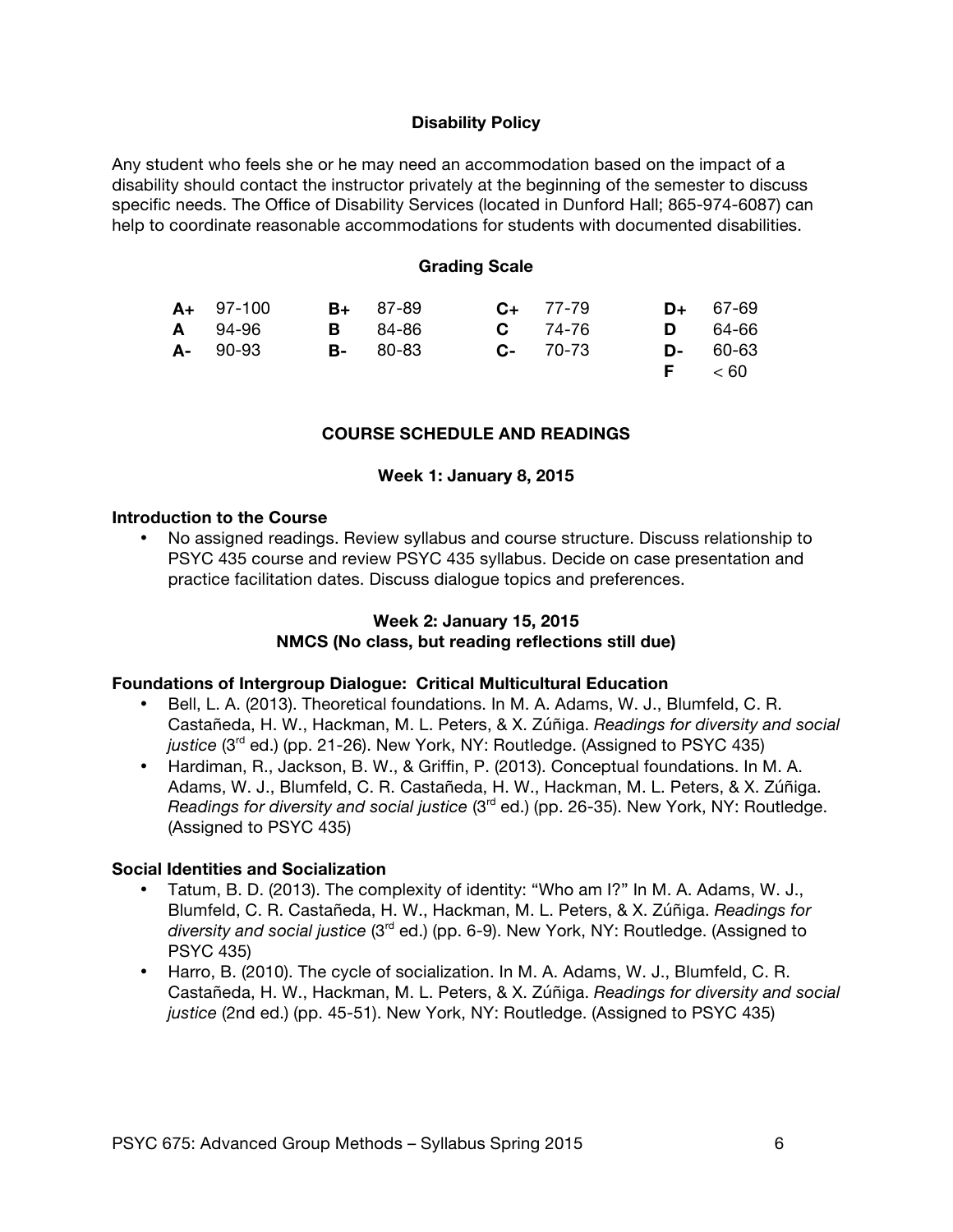# **Week 3: January 22, 2015**

# **Diversity and Social Justice in Group Work: A Dialogic Perspective**

- Chen, E. C., Thombs, B. D., & Costa, C. I. (2003). Building connection through diversity in group counseling: A dialogic perspective. In D. B. Pope-Davis, H. L. K. Coleman, W. M. Liu, & R. Toporek (Eds.), *Handbook of multicultural competencies in counseling and psychology* (pp. 456-477). Thousand Oaks, CA: Sage.
- Singh, A. A., & Salazar, C. F. (2014). Using groups to facilitate social justice change: Addressing issues of privilege and oppression. In J. L. DeLucia-Waack, C. R. Kalodner, & M. T. Riva (Eds.), *Handbook of group counseling and psychotherapy* (2<sup>nd</sup> ed., pp. 288-300). Thousand Oaks, CA: Sage.

# **Dialogue: An Introduction and Overview**

- Bohm, D. (1996). *On dialogue*. New York, NY: Routledge. (pp. 1-54)
- Flick, D. L. (1998). *From debate to dialogue: Using the* understanding process *to transform our conversations*. Boulder, CP: Orchid Publications. (pp. 1-37). (Assigned to PSYC 435)

# **Week 4: January 29, 2015**

# **Foundations of Intergroup Dialogue: Research and Theory on Intergroup Relations**

- Pettigrew, T. F., Tropp, L. R., Wagner, U., & Christ, O. (2011). Recent advances in intergroup contact theory. *International Journal of Intercultural Relations, 35*, 271-280.
- Saguy, T., Pratto, F., Dovidio, J. F., & Nadler, A. (2009). Talking about power: Group power and the desired content of intergroup interactions. In S. Demoulin, J. P. Leyens, & J. F. Dovidio (Eds.), *Intergroup misunderstandings: Impact of divergent social realities*, (pp. 213-232). New York, NY: Psychology Press.

# **The Social Construction of Identities**

- Lorber, J. (2013). "Night to his day": The social construction of gender. In M. A. Adams, W. J., Blumfeld, C. R. Castañeda, H. W., Hackman, M. L. Peters, & X. Zúñiga. *Readings for diversity and social justice* (3<sup>rd</sup> ed.) (pp. 323-329). New York, NY: Routledge. (Assigned to PSYC 435)
- Bohan, J. S. (1996). The (uncertain) meaning of sexual orientation. In J. S. Bohan, *Psychology and sexual orientation: Coming to terms* (pp. 13-24). New York, NY: Routledge. (Assigned to PSYC 435)

# **Week 5: February 5, 2015**

# **Intergroup Dialogue in Higher Education: A Critical-Dialogic Model**

- Nagda, B. A., & Maxwell, K. E. (2011). Deepening the layers of understanding and connection: A critical-dialogic approach to facilitating intergroup dialogue. In K. E. Maxwell, B. A. Nagda, & M. C. Thompson, *Facilitating intergroup dialogues: Bridging differences, catalyzing change*, (pp. 1-22). Sterling, VA: Stylus Publishing.
- Gurin, P. Nagda, B. R. A., & Zúñiga, X. (2013). The practice of intergroup dialogue. In P. Gurin, B. R. A. Nagda, & X. Zúñiga, *Dialogue across difference: Practice, theory, and research on intergroup dialogue* (pp. 32-73). New York, NY: Russell Sage Foundation.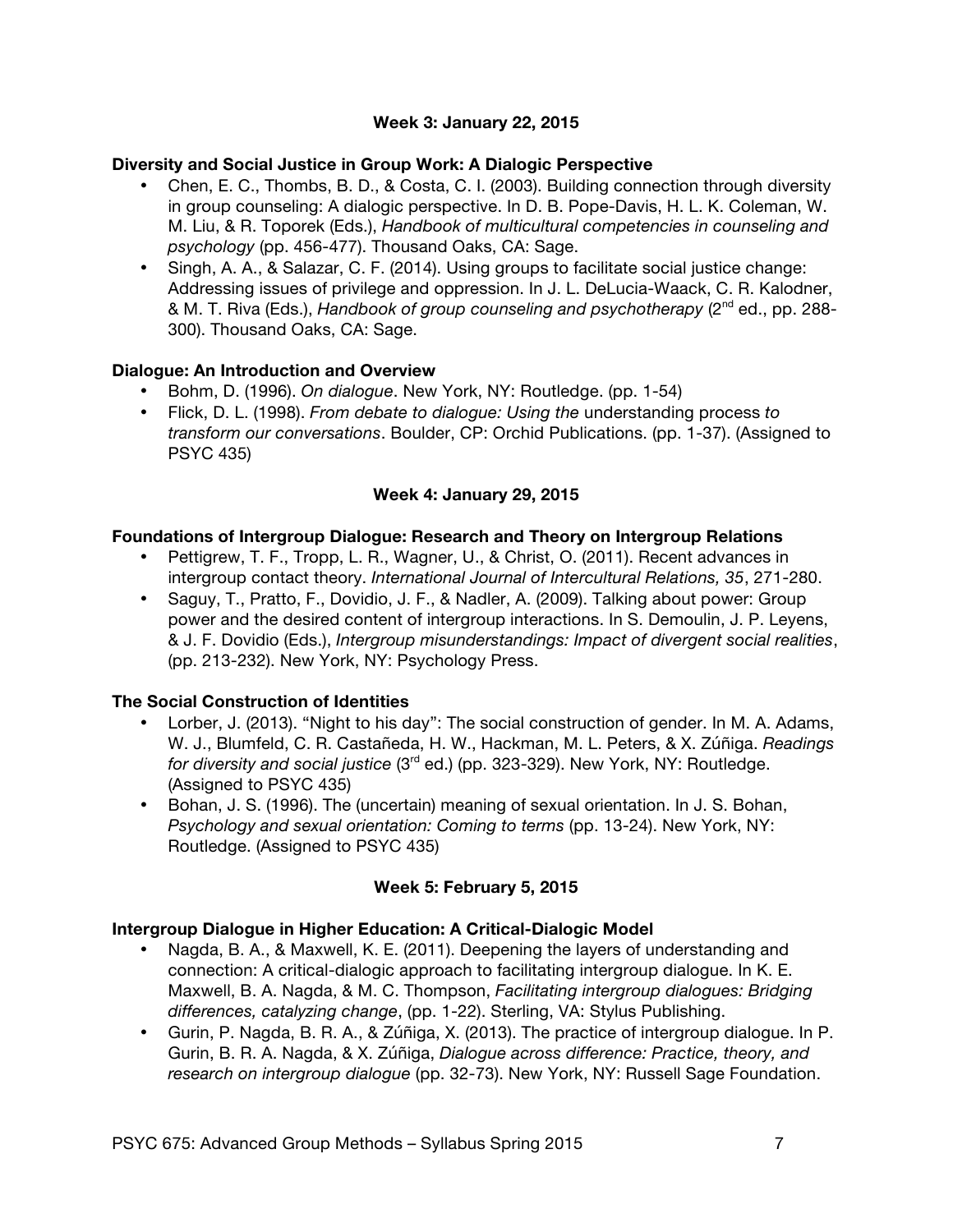# **Privilege and Oppression**

- Johnson, A. G. (2006). Privilege, oppression, and difference. In A. G. Johnson, *Privilege, power, and difference* (2nd ed.) (pp. 12-40). Boston: McGraw Hill. (Assigned to PSYC 435)
- Pharr, S. (1988). The common elements of oppression. In S. Pharr, *Homophobia: A weapon of sexism* (pp. 53-64). Little Rock, AR: Chardon Press.

#### **Week 6: February 12, 2015 Pre-Dialogue Self-Reflective Essay Due**

#### **Intergroup Dialogue Process**

- Zúñiga, X., Nagda, B. R. A., Chesler, M., & Cytron-Walker, A. (2007). Facilitating intergroup dialogues. In X. Zúñiga, B. R. A. Nagda, M. Chesler, & A. Cytron-Walker, *Intergroup dialogue in higher education: Definitions, origins, and practices*, (pp. 39-58). [Monograph].
- Khuri, M. L. (2004). Working with emotion in educational intergroup dialogue. *International Journal of Intercultural Relations, 28*, 595-612.
- Sue, D. W., Torino, G. C., Capodilupo, C. M., Rivera, D. P., & Lin, A. I. (2009). How white faculty perceive and react to difficult dialogues on race: Implications for education and training. *The Counseling Psychologist, 37*, 1090-1115.

# **Privilege and Oppression (Continued)**

- McIntosh, P. (2007). White privilege: Unpacking the invisible knapsack. In M. L. Andersen & P. H. Collins (Eds.), Race, class, and gender: An anthology (6th ed.) (pp. 98- 102). New York, NY: Thomson Wadsworth.
- Todd, J. (2010). Confessions of a Christian supremacist. *Reflections, 16*, 140-146.

#### **Week 7: February 19, 2015 Intergroup Dialogue @ 3:40 PM Session 1: Coming Together; What is "Dialogue?"**

#### **Intergroup Dialogue Process**

- Maxwell, K. E., Chesler, M., & Nagda, B. A. (2011). Identity matters: Facilitators' struggles and empowered use of social identities in intergroup dialogue. In K. E. Maxwell, B. A. Nagda, & M. C. Thompson, *Facilitating intergroup dialogues: Bridging differences, catalyzing change* (pp. 163-178). Sterling, VA: Stylus Publishing.
- Lau, K. W., Landrum-Brown, J., & Walker, T. E. (2011). (Re)Training ourselves: Professionals who facilitate intergroup dialogue. In K. E. Maxwell, B. A. Nagda, & M. C. Thompson, *Facilitating intergroup dialogues: Bridging differences, catalyzing change* (pp. 85-97). Sterling, VA: Stylus Publishing.

#### **Hot Topic**

• Readings TBA Student Facilitators: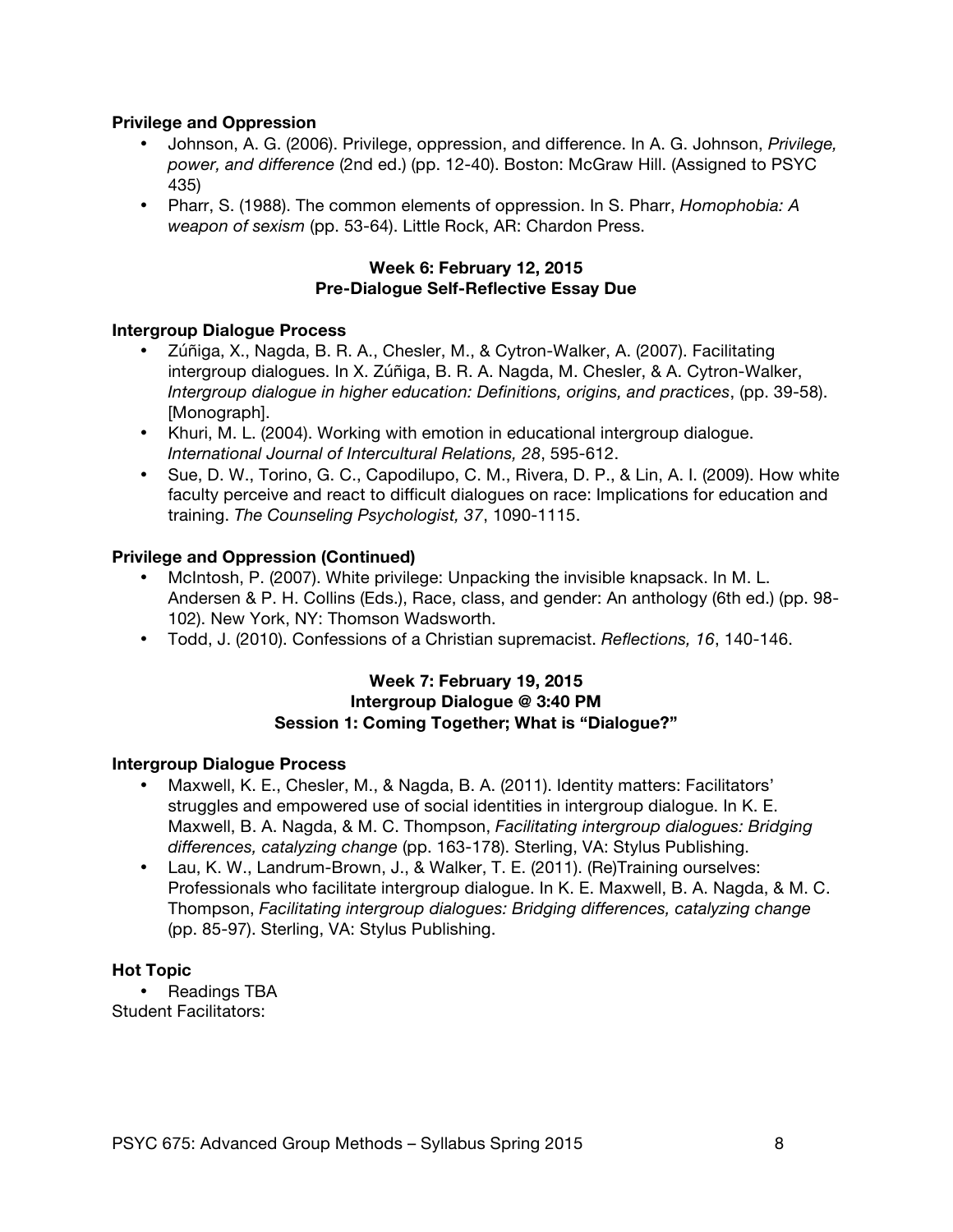# **Week 8: February 26, 2015 Intergroup Dialogue @ 3:40 PM**

# **Session 2: Exploring Commonalities and Differences; Social Identities and Socialization**

# **Intergroup Dialogue Process**

- Bale, R. L., & Schoem, D. (2001). The content/process balance in intergroup dialogue. In D. Schoem, & S. Hurtado (Eds.), *Intergroup dialogue: Deliberative democracy in school, college, community, and workplace* (pp. 266-294).
- Nagda, B. A., Timbang, N., Fulmer, N. G., & Tran, T. H. V. (2011). Not *for* others, but *with* others *for all of us:* Weaving relationships, co-creating spaces of justice. In K. E. Maxwell, B. A. Nagda, & M. C. Thompson, *Facilitating intergroup dialogues: Bridging differences, catalyzing change*, (pp. 179-199). Sterling, VA: Stylus Publishing.

#### **Hot Topic**

• Readings TBA

Student Facilitators:

#### **Week 9: March 5, 2015 Intergroup Dialogue @ 3:40 PM Session 3: Exploring Commonalities and Differences; Privilege and Oppression**

# **Intergroup Dialogue Evaluation**

- Dessel, A. B. (2010). Effects of intergroup dialogue: Public school teachers and sexual orientation prejudice. *Small Group Research,* 41, 556-592.
- Gurin, P. Nagda, B. R. A., & Zúñiga, X. (2013). Effects of intergroup dialogue: A focus on process and outcomes. In P. Gurin, B. R. A. Nagda, & X. Zúñiga, *Dialogue across difference: Practice, theory, and research on intergroup dialogue* (pp. 147-179). New York, NY: Russell Sage Foundation.

# **Hot Topic**

• Readings TBA Student Facilitators:

#### **Week 10: March 12, 2015 Intergroup Dialogue @ 3:40 PM Session 4: "Hot Topics"**

# **Critical Incidents in Intergroup Dialogue**

- Kivlighan, D. M., & Arseneau, J. R. (2009). A typology of critical incidents in intergroup dialogue groups. *Group Dynamics: Theory, Research, and Practice, 13*, 89-102.
- Vasques-Scalera, C. (2011). Changing facilitators, facilitating change: The lives of intergroup dialogue facilitators post-college. In K. E. Maxwell, B. A. Nagda, & M. C. Thompson, *Facilitating intergroup dialogues: Bridging differences, catalyzing change*, (pp. 201-212). Sterling, VA: Stylus Publishing.

#### **Hot Topic**

• Readings TBA Student Facilitators:

PSYC 675: Advanced Group Methods – Syllabus Spring 2015 9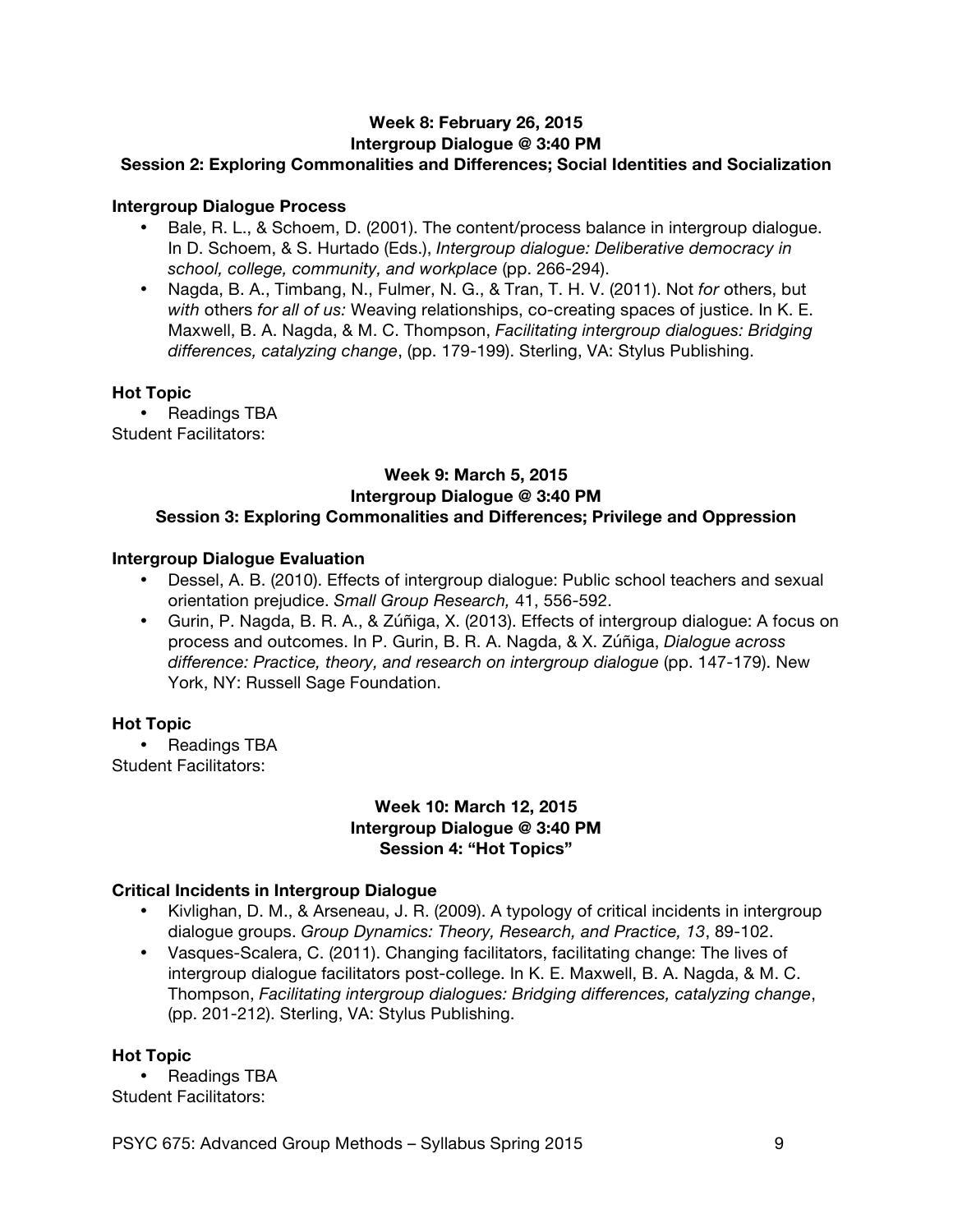# **Week 11: March 26, 2015 Intergroup Dialogue @ 3:40 PM Session 5: "Hot Topics"**

#### **Dialogue to Action**

- Chesler, M. (2001). Extending intergroup dialogue: From talk to action. In D. Schoem, & S. Hurtado (Eds.), *Intergroup dialogue: Deliberative democracy in school, college, community, and workplace*, (pp. 294-305). Ann Arbor, MI: The University of Michigan Press.
- Collins, P. H. (2013). Toward a new vision: Race, class, and gender as categories of analysis and connection. In M. A. Adams, W. J., Blumenfeld, C. R. Castañeda, H. W., Hackman, M. L. Peters, & X. Zúñiga. *Readings for diversity and social justice* (3<sup>rd</sup> led.) (pp. 606-611). New York, NY: Routledge. (Assigned to PSYC 435)
- Kivel, P. (2010). What does an ally do? In M. A. Adams, W. J., Blumfeld, C. R. Castañeda, H. W., Hackman, M. L. Peters, & X. Zúñiga. *Readings for diversity and social*  justice (2<sup>nd</sup> ed.) (pp. 610-616). New York, NY: Routledge. (Assigned to PSYC 435)
- Pharr, S. (2010). Reflections on liberation. In M. A. Adams, W. J., Blumfeld, C. R. Castañeda, H. W., Hackman, M. L. Peters, & X. Zúñiga. *Readings for diversity and social*  justice (2<sup>nd</sup> ed.) (pp. 591-598). New York, NY: Routledge.

# **Week 13: April 2, 2015 Intergroup Dialogue @ 3:40 PM Session 6: "Hot Topics"**

#### **Case studies in Intergroup Dialogue (Select two)**

- Dessel, A. B., & Ali, N. B. (2012). Arab/Jewish intergroup dialogue courses: Building communication skills, relationships, and social justice. *Small Group Research, 43*, 559- 586.
- Dessel, A. B., Woodford, M. R., Routenberg, R., & Breijak, D. P. (2013). Heterosexual students' experiences in sexual orientation intergroup dialogue courses. *Journal of Homosexuality, 60*, 1054-1080.
- Hess, J. Z., Rynczak, D., Minarik, J. D., & Landrum-Brown, J. (2010). Alternative settings for liberal-conservative exchange: Examining and undergraduate intergroup dialogue course. *Journal of Community and Applied Social Psychology, 20*, 156-166.
- McCoy, M. & McCormick, M. A. (2001). Engaging the whole community in dialogue and action: Study Circles Resource Center. In D. Schoem, & S. Hurtado (Eds.), *Intergroup dialogue: Deliberative democracy in school, college, community, and workplace*, (pp. 137-150).
- Richards-Schuster, K., & Aldana, A. (2013). Learning to speak out about racism: Youths' insights on participation in an intergroup dialogues program. *Social Work with Groups: A Journal of Community and Clinical Practice, 36*, 332-348.